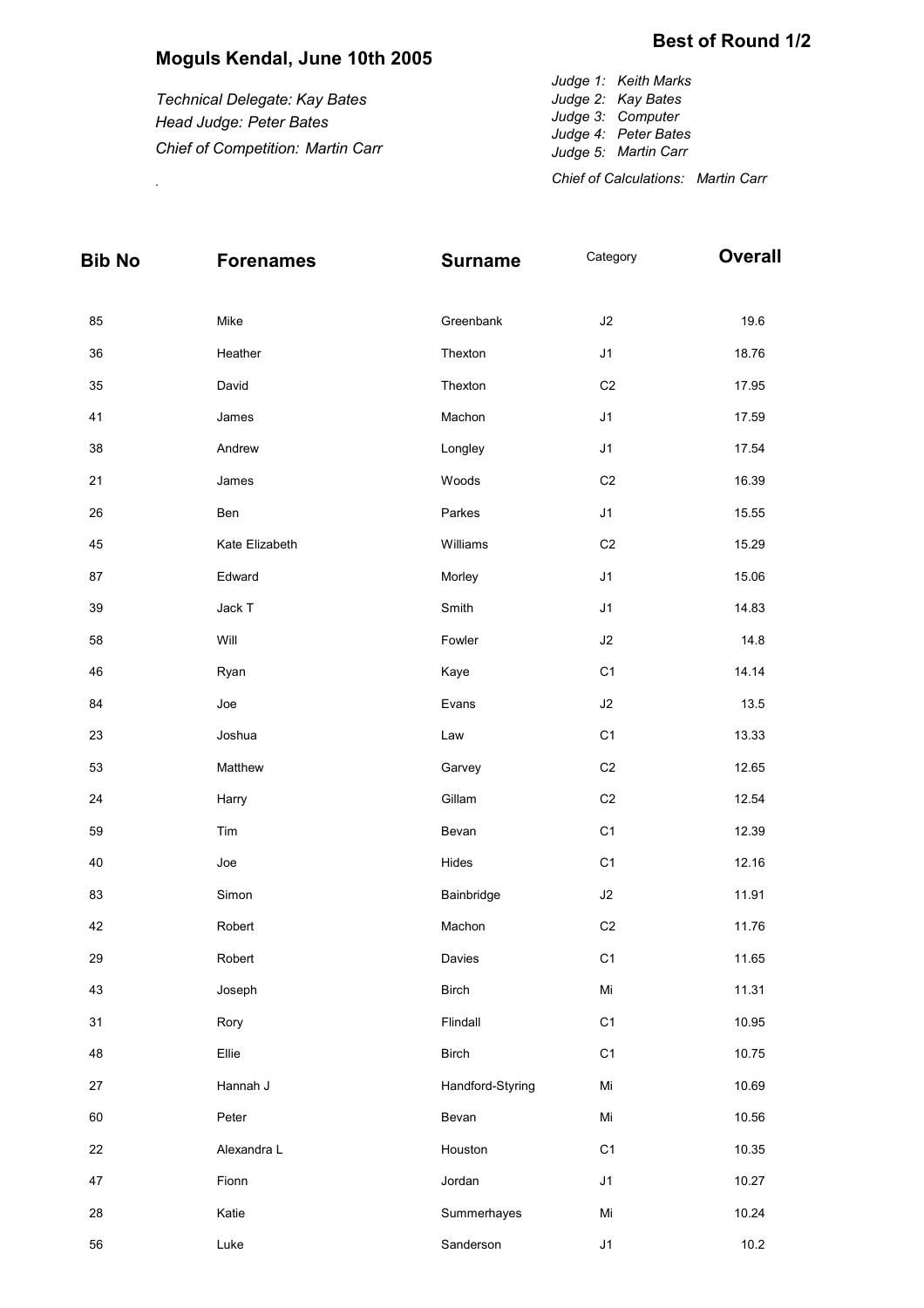| <b>Bib No</b> | <b>Forenames</b> | <b>Surname</b> | Category       | <b>Overall</b> |
|---------------|------------------|----------------|----------------|----------------|
| 44            | Josh             | <b>Birch</b>   | C <sub>2</sub> | 10.15          |
| 34            | Josef            | Tomlinson      | C <sub>1</sub> | 9.95           |
| 37            | Tyler            | Harding        | Mi             | 9.93           |
| 55            | Jordan           | Archer         | C <sub>1</sub> | 9.87           |
| 25            | Eeiya            | Beelaert-Rubin | C <sub>1</sub> | 9.22           |
| 71            | Nathan           | Ellis          | C <sub>1</sub> | 8.65           |
| 33            | Corrie           | Morris         | C <sub>1</sub> | 7.58           |
| 57            | Ben              | Naylor         | J1             | 7.36           |
| 32            | Mykel            | Tomlinson      | C <sub>2</sub> | 6.59           |
| 51            | Richard David    | Martin         | J <sub>2</sub> | 5.08           |
| 49            | Francis          | <b>Birch</b>   | Mi             | 4.77           |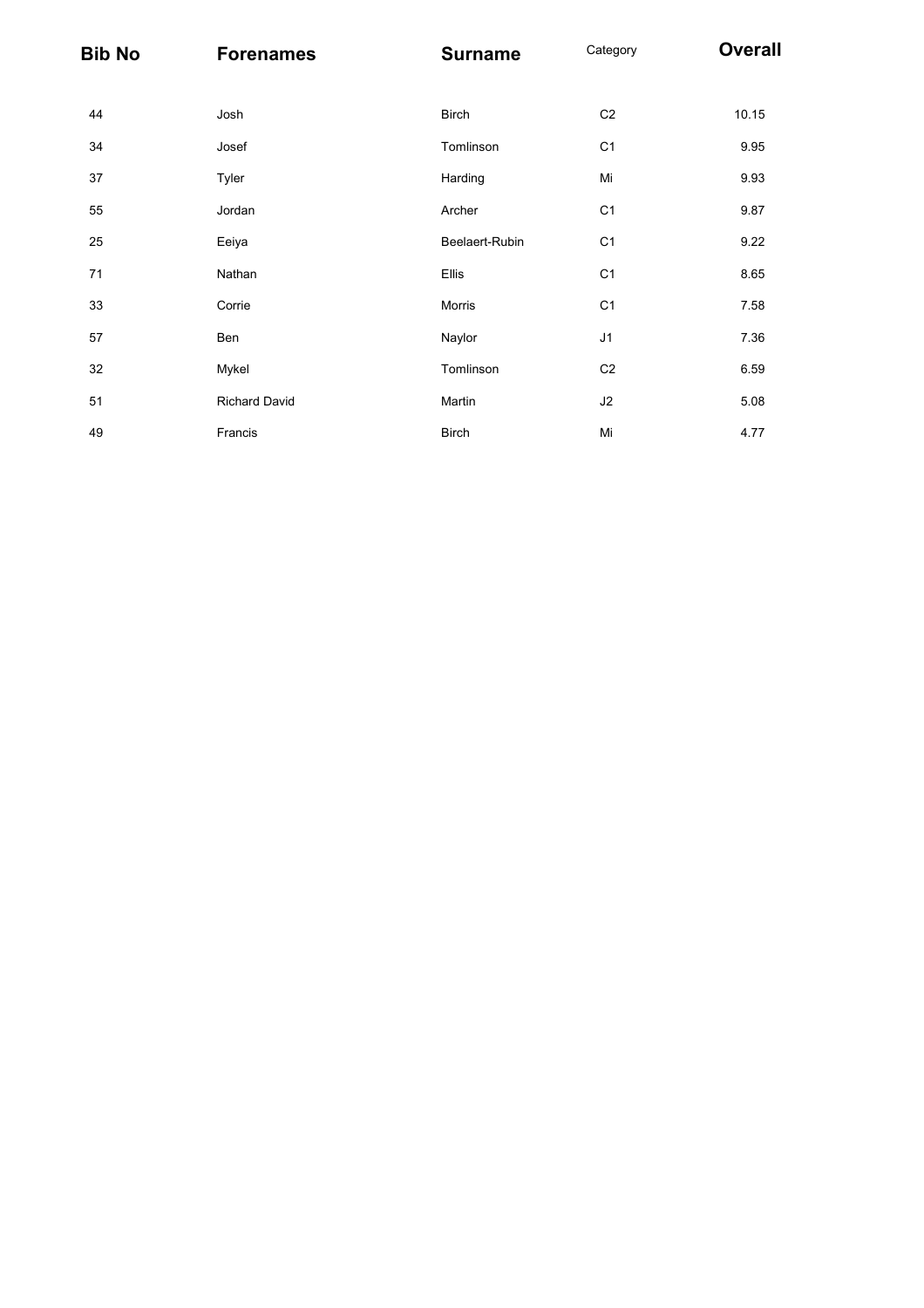| Moguls Kendal, June 10th 2005            | <b>Chief of Calculations: Martin Carr</b> | <b>Round 1 Results</b> |      |  |  |  |
|------------------------------------------|-------------------------------------------|------------------------|------|--|--|--|
|                                          | Judge 1: Keith Marks                      |                        |      |  |  |  |
| Technical Delegate: Kay Bates            | Judge 2: Kay Bates                        |                        |      |  |  |  |
| Head Judge: Peter Bates                  | Judge 3: Computer                         |                        |      |  |  |  |
|                                          | Judge 4: Peter Bates                      |                        |      |  |  |  |
| <b>Chief of Competition: Martin Carr</b> | Judge 5: Martin Carr                      | Pace Time:             | 9.01 |  |  |  |

| <b>Names</b>   |           | Category       |                | Turns J1-3 |             | Air J4-5                                |                                                      | Total Turns and Air |      | Time in Sec and Score Overall |      |       |
|----------------|-----------|----------------|----------------|------------|-------------|-----------------------------------------|------------------------------------------------------|---------------------|------|-------------------------------|------|-------|
|                |           |                |                |            |             |                                         | Jump Category                                        |                     |      |                               |      |       |
| Mike           | Greenbank | $\sf J2$       | 3.6            | 3.5        | 3.55        | 2 1.9<br>$\boldsymbol{\mathsf{X}}$<br>3 | 1.9 1.9<br>$\mathbf{3}$<br>$\boldsymbol{\mathsf{X}}$ | 10.64               | 3.7  | 9.41                          | 5.26 | 19.6  |
| David          | Thexton   | C <sub>2</sub> | $\mathbf{3}$   | 3.2        | 3.1         | $1.5$ 1.3<br>$\mathsf{X}$<br>3          | $1.8$ 1.5<br>X<br>$\overline{\mathbf{3}}$            | 9.3                 | 2.86 | 8.82                          | 5.79 | 17.95 |
| James          | Machon    | J <sub>1</sub> | 3.5            | 3.4        | 3.45        | $1.7$ 1.4<br>S<br>T                     | $1.5$ 1.6<br>S<br>T                                  | 10.35               | 2.13 | 9.59                          | 5.11 | 17.59 |
| Heather        | Thexton   | J <sub>1</sub> | 3.1            | 3.1        | 3.1         | $1.9$ 1.3<br>S<br>T                     | $1.7$ 1.1<br>S<br>$\top$                             | 9.3                 | 2.07 | 9.09                          | 5.55 | 16.92 |
| Andrew         | Longley   | J <sub>1</sub> | 3              | 2.8        | 2.9         | $1.4$ 1.7<br>T<br>3                     | $1.4$ 1.7<br>T<br>3                                  | 8.69                | 2.98 | 9.59                          | 5.11 | 16.78 |
| James          | Woods     | C <sub>2</sub> | $\mathbf{3}$   | 3          | $\mathsf 3$ | $1.4$ 1.7<br>T.<br>3                    | $1.2$ 1.5<br>T<br>$\mathbf{3}$                       | 9                   | 2.79 | 10.16                         | 4.6  | 16.39 |
| Ben            | Parkes    | J1             | 2.3            | $2.5\,$    | 2.4         | $1.5$ 1.4<br>S<br>T                     | $1.6$ 1.3<br>S<br>T                                  | 7.19                | 1.99 | 8.17                          | 6.37 | 15.55 |
| Kate Elizabeth | Williams  | C <sub>2</sub> | 3.2            | 3.3        | 3.25        | $1.9$ 1.6<br>S<br>$\mathsf{T}$          | $1.7$ 1.5<br>S<br>T                                  | 9.75                | 2.3  | 11.69                         | 3.24 | 15.29 |
| Edward         | Morley    | J <sub>1</sub> | $\mathfrak{S}$ | 2.8        | 2.9         | $0.7$ 1.1<br>X S                        | $0.9$ 1.3<br>X S                                     | 8.69                | 1.42 | 9.77                          | 4.95 | 15.06 |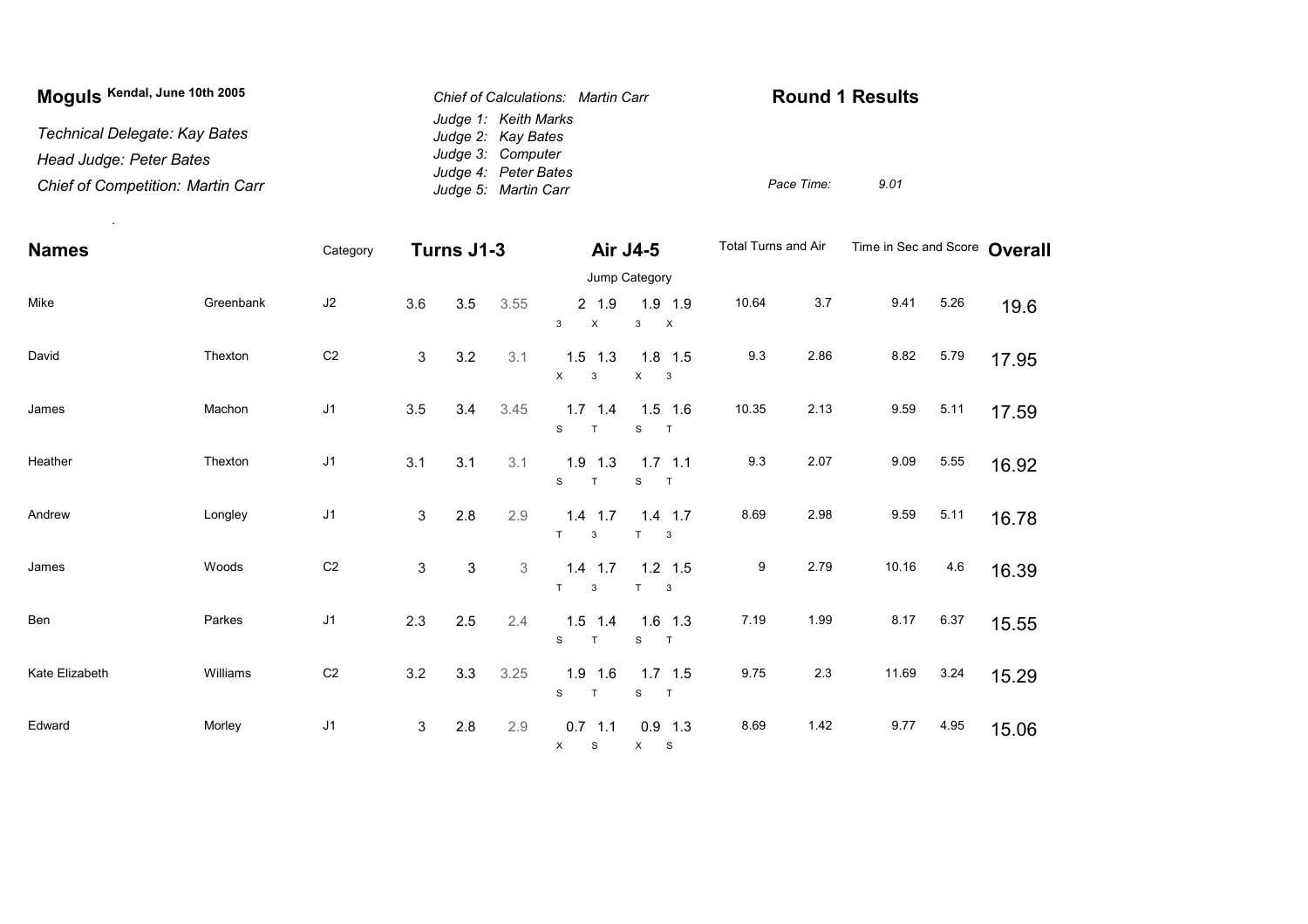| <b>Names</b> |              | Category       | Turns J1-3     |                  | <b>Air J4-5</b> |                                               | Total Turns and Air                                          |                  | Time in Sec and Score Overall |        |      |       |
|--------------|--------------|----------------|----------------|------------------|-----------------|-----------------------------------------------|--------------------------------------------------------------|------------------|-------------------------------|--------|------|-------|
|              |              |                |                |                  |                 |                                               | Jump Category                                                |                  |                               |        |      |       |
| Jack T       | Smith        | J <sub>1</sub> | 2.8            | 3.2              | 3               | $1.4$ 1.7<br>T<br>${\mathsf S}$               | $1.5$ 1.6<br>$\mathsf T$<br>${\bf S}$                        | $\boldsymbol{9}$ | 2.13                          | 11.45  | 3.45 | 14.58 |
| Ryan         | Kaye         | C <sub>1</sub> | 2.8            | 2.9              | 2.85            | $1.3$ 0.9<br>$\mathbf{3}$<br>$\top$           | 1.5<br>$\overline{1}$<br>$\mathbf{3}$<br>$\top$              | 8.54             | 2.32                          | 11.65  | 3.28 | 14.14 |
| Joe          | Evans        | $\sf J2$       | 2.7            | 2.3              | 2.5             | $1.7$ 1.4<br>T<br>$\mathbb S$                 | $1.6$ 1.2<br>T<br>${\bf S}$                                  | 7.5              | 2.02                          | 10.86  | 3.98 | 13.5  |
| Matthew      | Garvey       | $\mathbb{C}2$  | 2.3            | $\overline{2}$   | 2.15            | $0.6$ 0.7<br>$\mathbf S$<br>М                 | 0.9<br>$\overline{\phantom{0}}$ 1<br>$\mathbf{s}$<br>M       | 6.44             | 1.12                          | 9.61   | 5.09 | 12.65 |
| Harry        | Gillam       | $\mathbb{C}2$  | 2.1            | 1.9              | $\overline{2}$  | $0.3$ 1.4<br>$\mathbf S$<br>$\top$            | 0.5<br>$\overline{\phantom{0}}$ 1<br>${\mathsf S}$<br>$\top$ | $\,6\,$          | 1.08                          | 9.19   | 5.46 | 12.54 |
| Joe          | Hides        | C <sub>1</sub> | 2.4            | 2.1              | 2.25            | $0.9$ 1.1<br>$\times$<br>$\top$               | $0.4$ 0.9<br>$\mathsf X$<br>T                                | 6.75             | 1.12                          | 10.51  | 4.29 | 12.16 |
| Joshua       | Law          | C <sub>1</sub> | 2.1            | $2.5\,$          | 2.3             | $0.8$ 0.6<br>$\mathbf{s}$<br>$\top$           | $0.7$ 0.5<br>${\mathbb S}$<br>$\top$                         | 6.9              | 0.89                          | 10.43  | 4.36 | 12.15 |
| Simon        | Bainbridge   | $\sf J2$       | 2.3            | 2.7              | 2.5             | 1.2<br>$\mathbf{1}$<br>$\mathbf{s}$<br>$\top$ | $0.9$ 1.1<br>$\mathbf S$<br>$\top$                           | $7.5$            | 1.44                          | $12\,$ | 2.97 | 11.91 |
| Robert       | Machon       | C <sub>2</sub> | $\overline{2}$ | $\boldsymbol{2}$ | $\overline{2}$  | 0 1.2<br>$\mathsf{O}$<br>${\mathbb S}$        | 0<br>$\overline{\mathbf{1}}$<br>ST<br>S                      | 6                | 0.78                          | 9.73   | 4.98 | 11.76 |
| Robert       | Davies       | C <sub>1</sub> | 1.9            | 1.5              | 1.7             | $1.5$ 1.1<br>$\mathbf{s}$<br>$\top$           | $1.5$ 1.2<br>$\mathbf S$<br>T                                | 5.09             | 1.82                          | $10$   | 4.74 | 11.65 |
| Joseph       | <b>Birch</b> | Mi             | 2.1            | 1.9              | $\overline{2}$  | 0.9<br>$\mathbf 1$<br>M<br>${\mathsf S}$      | 0.8<br>$\overline{\phantom{0}}$ 1<br>M<br>$\mathbf{s}$       | 6                | 1.31                          | 10.84  | 4    | 11.31 |
| Tim          | Bevan        | C <sub>1</sub> | $\overline{2}$ | 2.4              | 2.2             | $1.7$ 1.3<br>S T                              | $1.5$ 1<br>S T                                               | 6.6              | 1.9                           | 12.54  | 2.49 | 10.99 |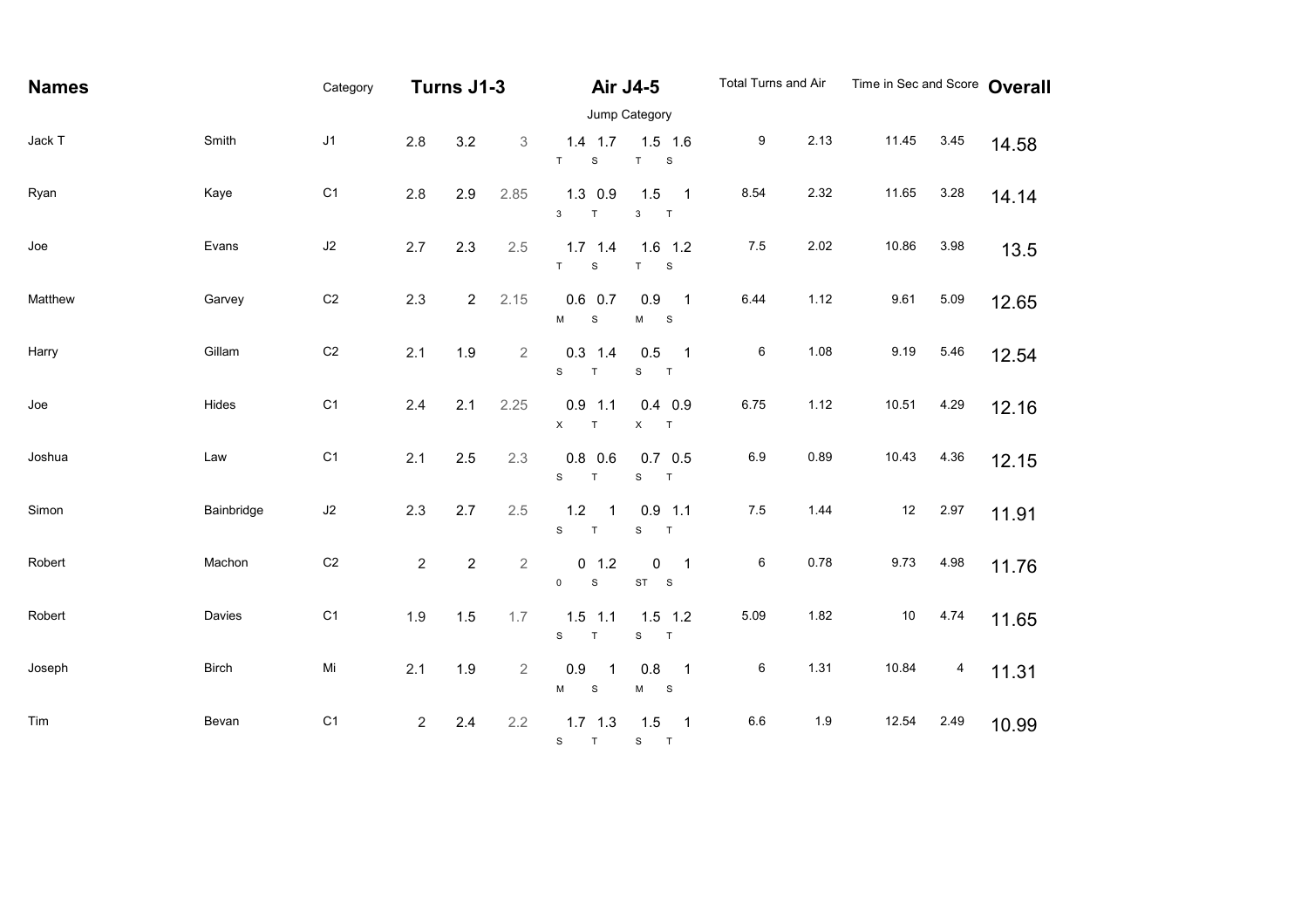| <b>Names</b> |                  | Category       | Turns J1-3   |              | Air J4-5 |                                           | Total Turns and Air                                    |         | Time in Sec and Score |       | Overall |       |
|--------------|------------------|----------------|--------------|--------------|----------|-------------------------------------------|--------------------------------------------------------|---------|-----------------------|-------|---------|-------|
|              |                  |                |              |              |          |                                           | Jump Category                                          |         |                       |       |         |       |
| Rory         | Flindall         | C <sub>1</sub> | 1.4          | $1.2$        | 1.3      | $1.1$ 1.1<br>$\mathbf S$<br>$\mathsf X$   | 0.9<br>$\mathbf{1}$<br>$\mathbf S$<br>$\mathsf{X}$     | 3.89    | 1.45                  | 9.02  | 5.61    | 10.95 |
| Ellie        | <b>Birch</b>     | C <sub>1</sub> | 1.9          | 1.7          | 1.8      | $0.9$ 0.9<br>$\mathbf{s}$<br>$\mathsf{T}$ | 10.6<br>${\bf S}$<br>$\top$                            | 5.4     | 1.17                  | 10.63 | 4.18    | 10.75 |
| Hannah J     | Handford-Styring | Mi             | 2            | 1.8          | 1.9      | $0.8$ 0.5<br>$\mathbf{s}$<br>$\top$       | $0.6$ 0.6<br>$\mathbf S$<br>$\top$                     | 5.69    | 0.85                  | 10.67 | 4.15    | 10.69 |
| Alexandra L  | Houston          | C <sub>1</sub> | 2.3          | 2.1          | 2.2      | $0.5$ 1.2<br>$\mathbf S$<br>M             | 0.6<br>$\overline{\phantom{0}}$ 1<br>$\mathbf{s}$<br>M | $6.6\,$ | 1.16                  | 12.42 | 2.59    | 10.35 |
| Katie        | Summerhayes      | Mi             | 1.6          | $\mathbf{2}$ | 1.8      | $0.3$ 0.7<br><b>ST</b><br>$\mathbf S$     | $0.3$ 0.6<br>$ST$ $S$                                  | 5.4     | 0.6                   | 10.56 | 4.24    | 10.24 |
| Josef        | Tomlinson        | C <sub>1</sub> | 1.2          | 1.5          | 1.35     | $0.6$ 0.4<br>$\top$<br>$\mathbb S$        | $0.5$ 0.4<br>$\top$<br>${\mathsf S}$                   | 4.05    | 0.64                  | 9.42  | 5.26    | 9.95  |
| Tyler        | Harding          | Mi             | $\mathbf{1}$ | $1.1$        | 1.05     | 0.8<br>1<br>$\mathbf{s}$<br>$\top$        | $0.5$ 0.9<br>$\mathbf S$<br>T                          | 3.15    | 1.09                  | 8.93  | 5.69    | 9.93  |
| Jordan       | Archer           | C <sub>1</sub> | 1.8          | 1.6          | 1.7      | $0.4$ 0.8<br><b>ST</b><br>$\mathsf T$     | $0.2\ 0.8$<br>ST T                                     | 5.1     | 0.68                  | 10.73 | 4.09    | 9.87  |
| Fionn        | Jordan           | J1             | 1.1          | 1.3          | 1.2      | $0.3$ 0.4<br>$\mathbf S$<br>$\top$        | $0.6$ 0.7<br>${\mathsf S}$<br>$\top$                   | 3.6     | 0.67                  | 9.32  | 5.34    | 9.61  |
| Luke         | Sanderson        | J1             | 1.9          | 1.5          | 1.7      | $1.7 \t0.2$<br>$\mathbf{s}$<br>$-1$       | $1.8$ 1.5<br>${\tt S}$<br>$-1$                         | 5.09    | 1.77                  | 12.62 | 2.41    | 9.27  |
| Eeiya        | Beelaert-Rubin   | C <sub>1</sub> | 1.6          | 1.9          | 1.75     | $0.7$ 0.7<br>$\mathbf{s}$<br>$\top$       | $0.5$ 0.7<br>$\top$<br>${\bf S}$                       | 5.25    | 0.88                  | 12.24 | 2.75    | 8.88  |
| Nathan       | Ellis            | C <sub>1</sub> | 1.3          | 1.4          | 1.35     | $0.3$ 0.7<br>ST S                         | $0.1 \quad 0.7$<br>ST S                                | 4.05    | 0.59                  | 10.82 | 4.01    | 8.65  |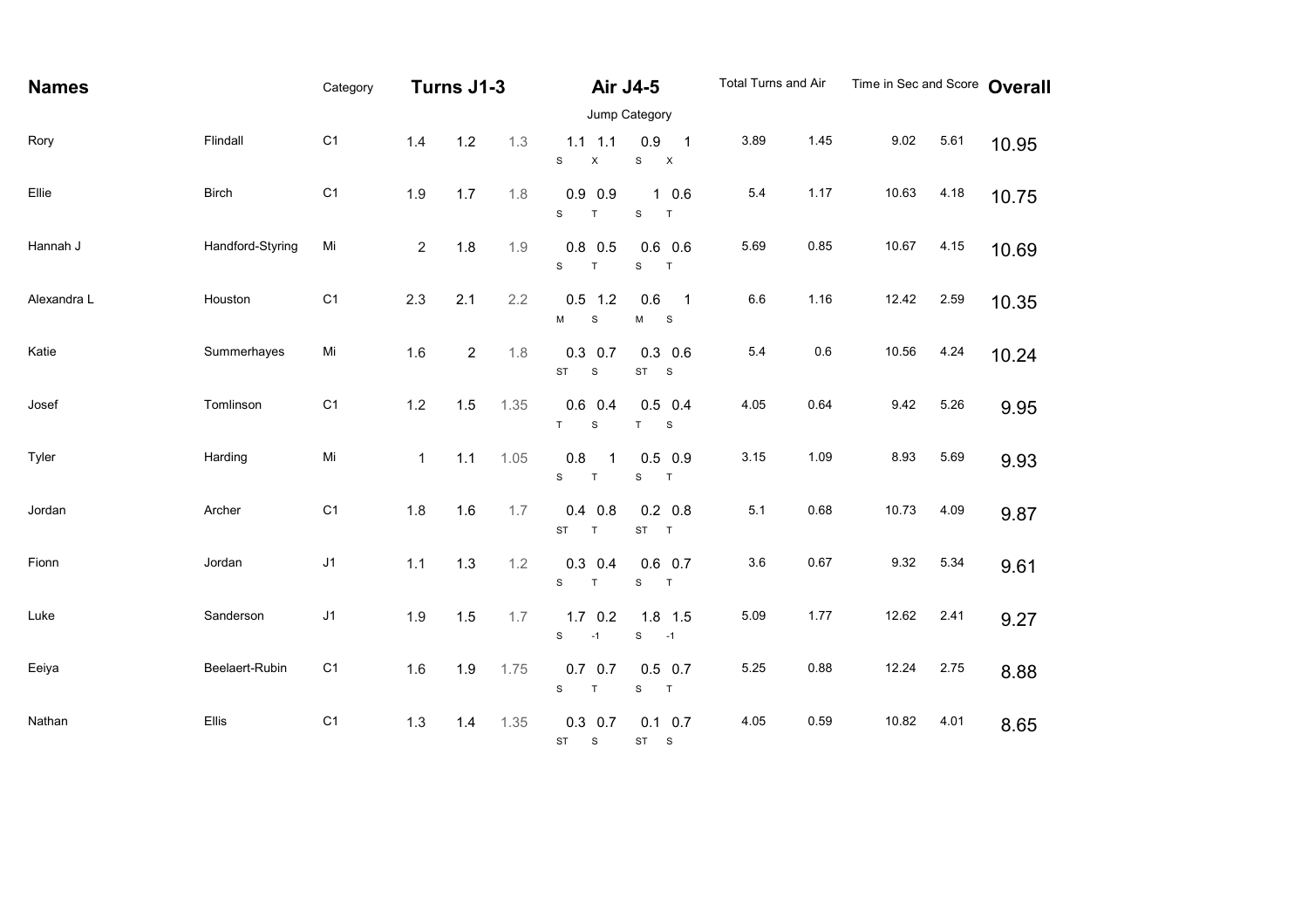| <b>Names</b>         |              | Category       | Turns J1-3     |           | <b>Air J4-5</b> |                                         | Total Turns and Air                                               |           | Time in Sec and Score Overall |       |           |      |  |
|----------------------|--------------|----------------|----------------|-----------|-----------------|-----------------------------------------|-------------------------------------------------------------------|-----------|-------------------------------|-------|-----------|------|--|
|                      |              |                |                |           |                 |                                         | Jump Category                                                     |           |                               |       |           |      |  |
| Peter                | Bevan        | Mi             | 0.5            | 0.7       | 0.6             | $1.1 \t0.5$<br>S<br>D                   | 10.6<br>$\mathbf S$<br>$\mathsf D$                                | 1.79      | 1.14                          | 8.99  | 5.64      | 8.57 |  |
| Will                 | Fowler       | $\sf J2$       | $\overline{2}$ | $1.5$     | 1.75            | $1.7$ 1.6<br>$\mathbf{s}$<br>T          | $1.5$ 1.8<br>${\tt S}$<br>T                                       | 5.25      | 2.26                          | 14.79 | 0.49      | 8    |  |
| Corrie               | Morris       | C <sub>1</sub> | 0.8            | 0.7       | 0.75            | $0.6$ 1.3<br><b>ST</b><br>${\mathbb S}$ | $0.3$ 1.2<br>$\begin{matrix} ST & S \end{matrix}$                 | 2.25      | 1.11                          | 10.59 | 4.22      | 7.58 |  |
| Josh                 | <b>Birch</b> | C <sub>2</sub> | $0.7\,$        | $0.5\,$   | 0.6             | $1 \t1.4$<br>T<br>$\mathbf{3}$          | $1.1$ 1.6<br>T<br>$\mathbf{3}$                                    | 1.79      | 2.5                           | 11.73 | $3.2\,$   | 7.49 |  |
| Mykel                | Tomlinson    | C <sub>2</sub> | 0.4            | $0.2\,$   | 0.3             | $0.3$ 1.1<br><b>ST</b><br>${\mathbb S}$ | $0.2$ 1.1<br>$ST$ $S$                                             | 0.9       | 0.9                           | 9.94  | 4.79      | 6.59 |  |
| <b>Richard David</b> | Martin       | $\sf J2$       | 0.2            | 0.3       | 0.25            | $0.3$ 0.2<br>S<br>$1-$                  | $0.8\ 0.6$<br>$\mathbf S$<br>$1 -$                                | 0.75      | 0.63                          | 11.17 | 3.7       | 5.08 |  |
| Francis              | <b>Birch</b> | Mi             | $0.8\,$        | $0.8\,$   | $0.8\,$         | $0.5$ 0.3<br>T<br>$\mathbf S$           | $0.4$ 0.5<br>$\top$<br>S                                          | $2.4\,$   | 0.58                          | 13.89 | 1.29      | 4.27 |  |
| Ben                  | Naylor       | J1             | $\mathbf{1}$   | $0.8\,$   | 0.9             | $0\ 0.8$<br>$\mathbf 0$<br>$1-$         | $\mathbf 0$<br>$\overline{\phantom{0}}$ 1<br>$\mathsf 0$<br>$1 -$ | $2.7\,$   | 0.57                          | 18.11 | $\pmb{0}$ | 3.27 |  |
| Michael              | Nur          | J1             | $\mathsf 0$    | $\pmb{0}$ | $\mathbb O$     | $\mathbf 0$<br>$\mathsf 0$              | $\pmb{0}$<br>$\mathbf 0$<br>0<br>0                                | $\pmb{0}$ |                               | 8.89  | 5.73      | Pace |  |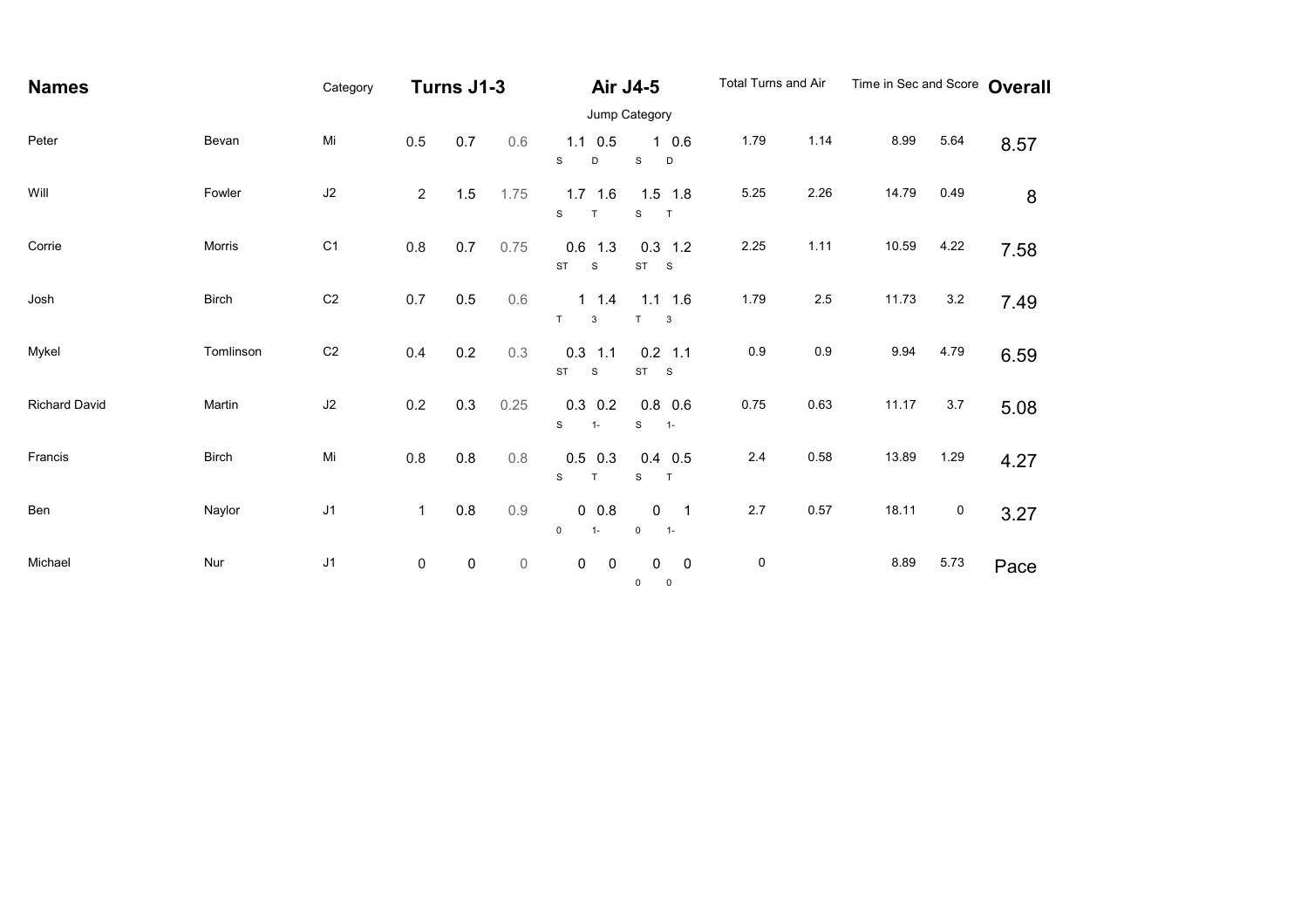| Moguls Kendal, June 10th 2005            | <b>Chief of Calculations: Martin Carr</b> | <b>Round 2 Results</b> |
|------------------------------------------|-------------------------------------------|------------------------|
|                                          | Judge 1: Keith Marks                      |                        |
| Technical Delegate: Kay Bates            | Judge 2: Kay Bates                        |                        |
| Head Judge: Peter Bates                  | Judge 3: Computer                         | 9.01<br>Pace Time:     |
|                                          | Judge 4: Peter Bates                      |                        |
| <b>Chief of Competition: Martin Carr</b> | Judge 5: Martin Carr                      |                        |

.

| <b>Forenames</b> | <b>Surname</b> | Category       | Judge 1        | Judge 2                   | Judge 3                   |                                 | Judge 4 Judge 5 Total Turns Air Time Time Score Overall |       |      |       |                 |
|------------------|----------------|----------------|----------------|---------------------------|---------------------------|---------------------------------|---------------------------------------------------------|-------|------|-------|-----------------|
|                  |                |                |                |                           |                           | Category                        | Category                                                |       |      |       |                 |
| Heather          | Thexton        | $\sf J1$       | 3.5            | 3.8                       | 3.65                      | $2.2$ 1.7<br>S                  | $2 \t1.5$<br>S<br>$\top$                                | 10.95 | 2.55 |       | 9.42 5.26 18.76 |
| Andrew           | Longley        | J1             | 3.7            | 3.3                       | 3.5                       | $1.8$ 1.6<br>T<br>$\sim$ 1-     | $1.7$ 1.8<br>$T = 1$                                    | 10.5  | 2.25 |       | 9.94 4.79 17.54 |
| Mike             | Greenbank      | J2             | 2.9            | 2.6                       | 2.75                      | $2 \t1.4$<br>${\mathsf S}$<br>3 | $2.2\quad0.9$<br>3 S                                    | 8.25  | 3.35 | 9.85  | $4.87$ 16.47    |
| James            | Woods          | C <sub>2</sub> | 3.1            | $\ensuremath{\mathsf{3}}$ | 3.05                      | $1.5$ 1.7<br>S<br>$\mathbf{3}$  | $1.5$ 1.5<br>S S                                        | 9.14  | 2.61 | 10.39 | $4.39$ 16.14    |
| Jack T           | Smith          | J1             | 2.8            | 2.9                       | 2.85                      | $1.3$ $1.8$<br>S<br>T           | $1.2$ 1.7<br>T S                                        | 8.54  | 2.06 | 10.57 | $4.23$ 14.83    |
| Will             | Fowler         | J2             | 2.7            | $\mathsf 3$               | 2.85                      | $1.3$ $1.3$<br>S<br>T           | $1.1 \quad 1.2$<br>S<br>$\mathsf{T}$                    | 8.55  | 1.68 | 10.19 | 4.57 14.80      |
| James            | Machon         | J1             | $\mathfrak{S}$ | $\ensuremath{\mathsf{3}}$ | $\ensuremath{\mathsf{3}}$ | $1.3$ $1.3$<br>S<br>3           | $1.6$ 1.4<br>3 S                                        | 9     | 2.7  | 12.78 | $2.27$ 13.97    |
| Kate Elizabeth   | Williams       | C <sub>2</sub> | 2.8            | 2.8                       | $2.8\,$                   | 1.9<br>1.7<br>S<br>$\top$       | $1.7$ 1.6<br>S T                                        | 8.39  | 2.37 | 11.98 | $2.98$ 13.74    |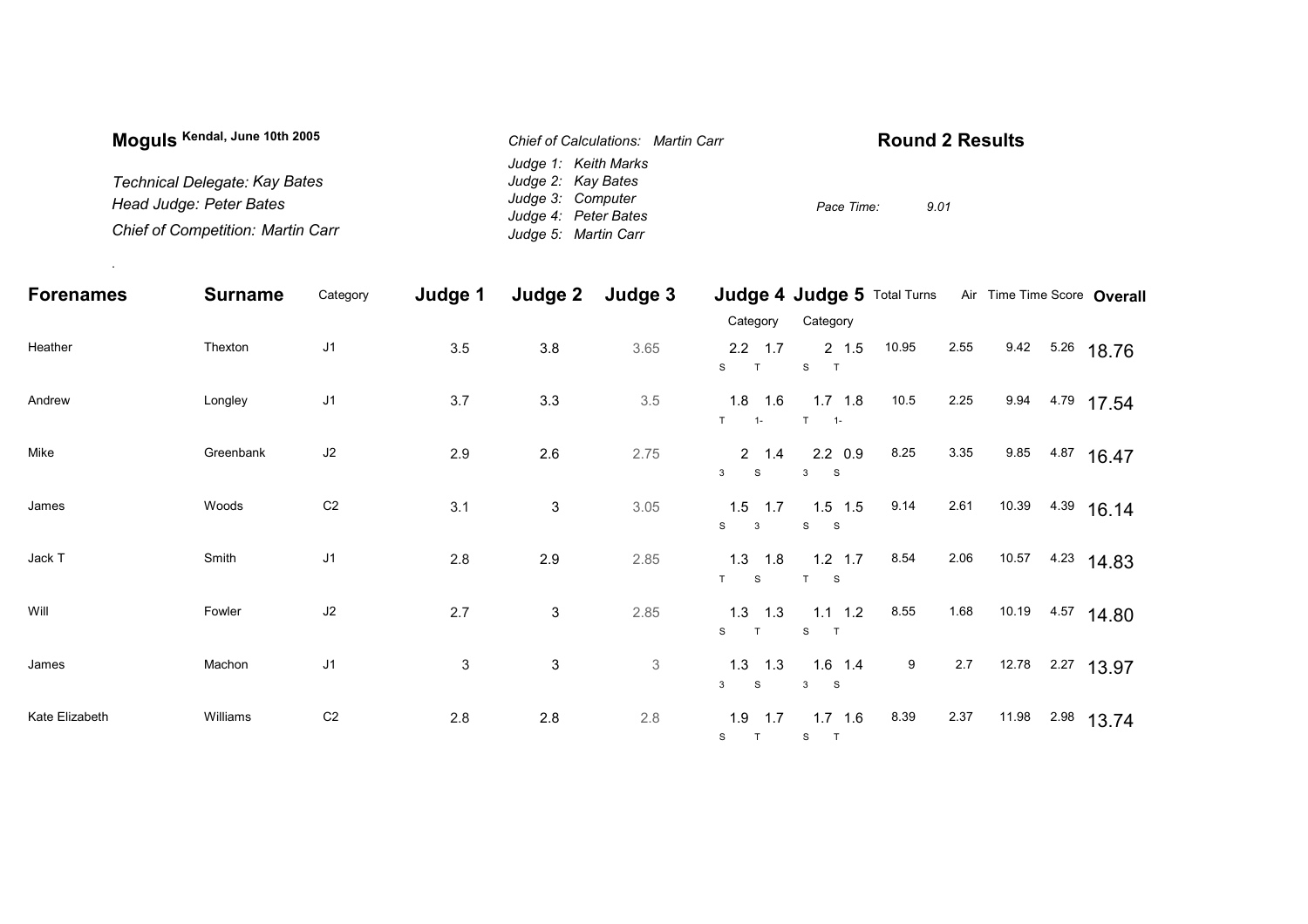| <b>Forenames</b> | <b>Surname</b> | Category       | Judge 1 | Judge 2        | Judge 3 | Category                                  | Judge 4 Judge 5 Total Turns Air Time Time Score Overall<br>Category |      |       |      |                  |
|------------------|----------------|----------------|---------|----------------|---------|-------------------------------------------|---------------------------------------------------------------------|------|-------|------|------------------|
| Joshua           | Law            | C <sub>1</sub> | 2.5     | $2.4\,$        | 2.45    | $1.3$ $1.2$<br>S<br>${\sf M}$             | $1 \quad 1$<br>$S$ M                                                | 7.35 | 1.59  |      | 10.39 4.39 13.33 |
| Tim              | Bevan          | C <sub>1</sub> | 2.3     | $2.5\,$        | 2.4     | $1.4$ 1.3<br>S<br>$\top$                  | $1.2 \quad 0.9$<br>S T                                              | 7.19 | 1.65  |      | 11.34 3.55 12.39 |
| Matthew          | Garvey         | C <sub>2</sub> | 1.9     | $1.7$          | $1.8\,$ | $1.1$ 1.1<br>S T                          | $1 \t1.1$<br>${\mathsf S}$<br>$\top$                                | 5.4  | 1.47  |      | 9.31 5.35 12.22  |
| Harry            | Gillam         | C <sub>2</sub> | $2.2\,$ | 1.9            | 2.05    | $0.9$ 0.9<br>S<br>$\mathsf{T}$            | $0.6$ 0.7<br>$S$ T                                                  | 6.15 | 1.05  |      | 10.11 4.64 11.84 |
| Robert           | Davies         | C <sub>1</sub> | $1.9$   | $\overline{2}$ | 1.95    | $1.7$ 1.3<br>$S$ T                        | $1.5$ 1.1<br>$S$ T                                                  | 5.85 | 1.93  |      | 11.02 3.84 11.62 |
| Rory             | Flindall       | C <sub>1</sub> | $1.8$   | $1.4$          | 1.6     | 1.2<br>$\mathbf{1}$<br>$X$ T              | $1 \t0.7$<br>$X$ T                                                  | 4.8  | 1.34  | 9.98 | 4.76 10.90       |
| Peter            | Bevan          | Mi             | 1.6     | 1.1            | 1.35    | $1.1 \quad 0.6$<br>S<br>D                 | $0.9$ 0.5<br>$S$ D                                                  | 4.05 | $1.1$ |      | 9.25 5.41 10.56  |
| Fionn            | Jordan         | J1             | 1.1     | $1.3$          | $1.2\,$ | $1.1$ 1.1<br>${\bf S}$ $\qquad$ ${\bf X}$ | $0.9\ 0.9$<br>S X                                                   | 3.6  | 1.41  |      | 9.42 5.26 10.27  |
| Luke             | Sanderson      | J1             | 1.1     | $1.3$          | $1.2$   | $0.4$ 1.3<br>$S \t1$                      | $0.4$ 1.6<br>$ST - 1$                                               | 3.6  | 1.16  |      | 9.21 5.44 10.20  |
| Ben              | Parkes         | J1             | 1.1     | $\mathbf{1}$   | 1.05    | $1.1 \t 0$<br>${\bf S}$ ${\bf 0}$         | $0.7 \t 0$<br>${\bf S}$ ${\bf 0}$                                   | 3.15 | 0.63  | 8.14 | $6.39$ 10.17     |
| Josh             | <b>Birch</b>   | C <sub>2</sub> | $1.4$   | $1.5$          | 1.45    | $1.1 \quad 1.3$<br>X T X T                | $0.9$ 1.1                                                           | 4.34 | 1.51  | 10.5 | $4.3$ 10.15      |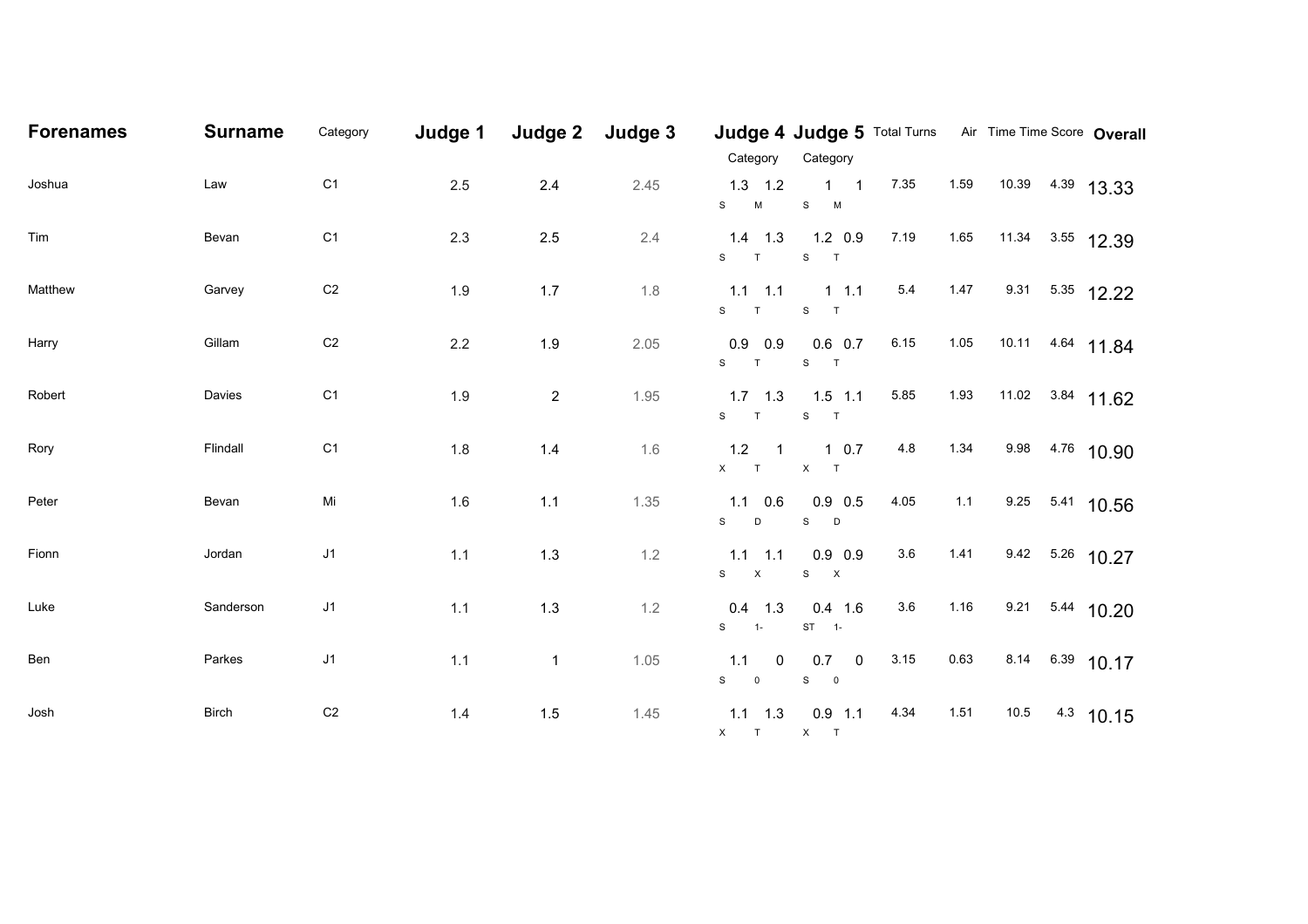| <b>Forenames</b> | <b>Surname</b>   | Category       | Judge 1 |         | Judge 2 Judge 3 | Category                                 | Judge 4 Judge 5 Total Turns Air Time Time Score Overall<br>Category |      |      |            |           |      |
|------------------|------------------|----------------|---------|---------|-----------------|------------------------------------------|---------------------------------------------------------------------|------|------|------------|-----------|------|
| Hannah J         | Handford-Styring | Mi             | 1.9     | 1.5     | 1.7             | 0.9<br>0.6<br>S<br>$\mathsf{T}$          | $0.9$ 0.6<br>$\mathbf S$<br>$\mathsf{T}$                            | 5.09 | 1.03 |            | 11.3 3.59 | 9.71 |
| Katie            | Summerhayes      | Mi             | 1.8     | 1.8     | 1.8             | 0.5<br>0.8<br>$T$ X                      | $0.6$ 0.8<br>T X                                                    | 5.4  | 0.93 | 11.57 3.35 |           | 9.68 |
| Tyler            | Harding          | Mi             | 1.3     | 0.9     | 1.1             | 0.6<br>1.1<br>$T = 1$                    | $0.7$ 1.1<br>$\mathsf{T}$<br>$-1$                                   | 3.3  | 1.12 | 9.88       | 4.85      | 9.27 |
| Eeiya            | Beelaert-Rubin   | C <sub>1</sub> | 1.7     | 1.8     | 1.75            | $0.4$ 0.8<br>S<br>$\mathsf{T}$           | $0.5$ 0.9<br>${\mathbb S}$<br>$\overline{1}$                        | 5.25 | 0.88 | 11.86      | 3.09      | 9.22 |
| Simon            | Bainbridge       | $\sf J2$       | 1.6     | 1.8     | 1.7             | $1 \t0.8$<br>$\mathbf S$<br>$\mathbf{3}$ | $1 \t0.8$<br>${\mathsf S}$<br>$\overline{\mathbf{3}}$               | 5.1  | 1.67 | 12.67      | 2.37      | 9.14 |
| Alexandra L      | Houston          | C <sub>1</sub> | 2.1     | $1.6$   | 1.85            | 0.8<br>$\mathbf{1}$<br>$\mathbf S$<br>T  | $0.8\ 0.6$<br>${\mathbb S}$<br>$\mathsf{T}$                         | 5.55 | 1.1  | 12.61 2.42 |           | 9.07 |
| Joseph           | <b>Birch</b>     | Mi             | 1.7     | $1.3$   | 1.5             | 10.6<br>S<br>M                           | $1 \t0.3$<br>${\mathsf S}$<br>M                                     | 4.5  | 1.02 |            | 11.5 3.41 | 8.93 |
| Josef            | Tomlinson        | C <sub>1</sub> | $0.9\,$ | $1.3$   | 1.1             | 1.1<br>0.8<br>S T                        | $1 \t0.8$<br>${\mathsf S}$<br>$\top$                                | 3.3  | 1.27 | 10.54      | 4.26      | 8.83 |
| Edward           | Morley           | J1             | 0.5     | 0.5     | 0.5             | $0 \t 1.3$<br>S<br><sub>S</sub>          | $0.9$ 1.2<br>$\top$<br>$\mathbf{s}$                                 | 1.5  | 1.18 |            | 8.83 5.78 | 8.46 |
| Jordan           | Archer           | C <sub>1</sub> | $1.1$   | $0.8\,$ | 0.95            | 0.8<br>$\mathbf{1}$<br>S<br>T            | $0.7\quad 0.7$<br>S T                                               | 2.85 | 1.09 | 11.14 3.73 |           | 7.67 |
| Ryan             | Kaye             | C <sub>1</sub> | $1.9$   | $1.5$   | 1.7             | $1.1$ 1.1<br>$-1$ S                      | $1 \t1.2$<br>$-1$ S                                                 | 5.09 | 1.48 | 14.15      | 1.06      | 7.63 |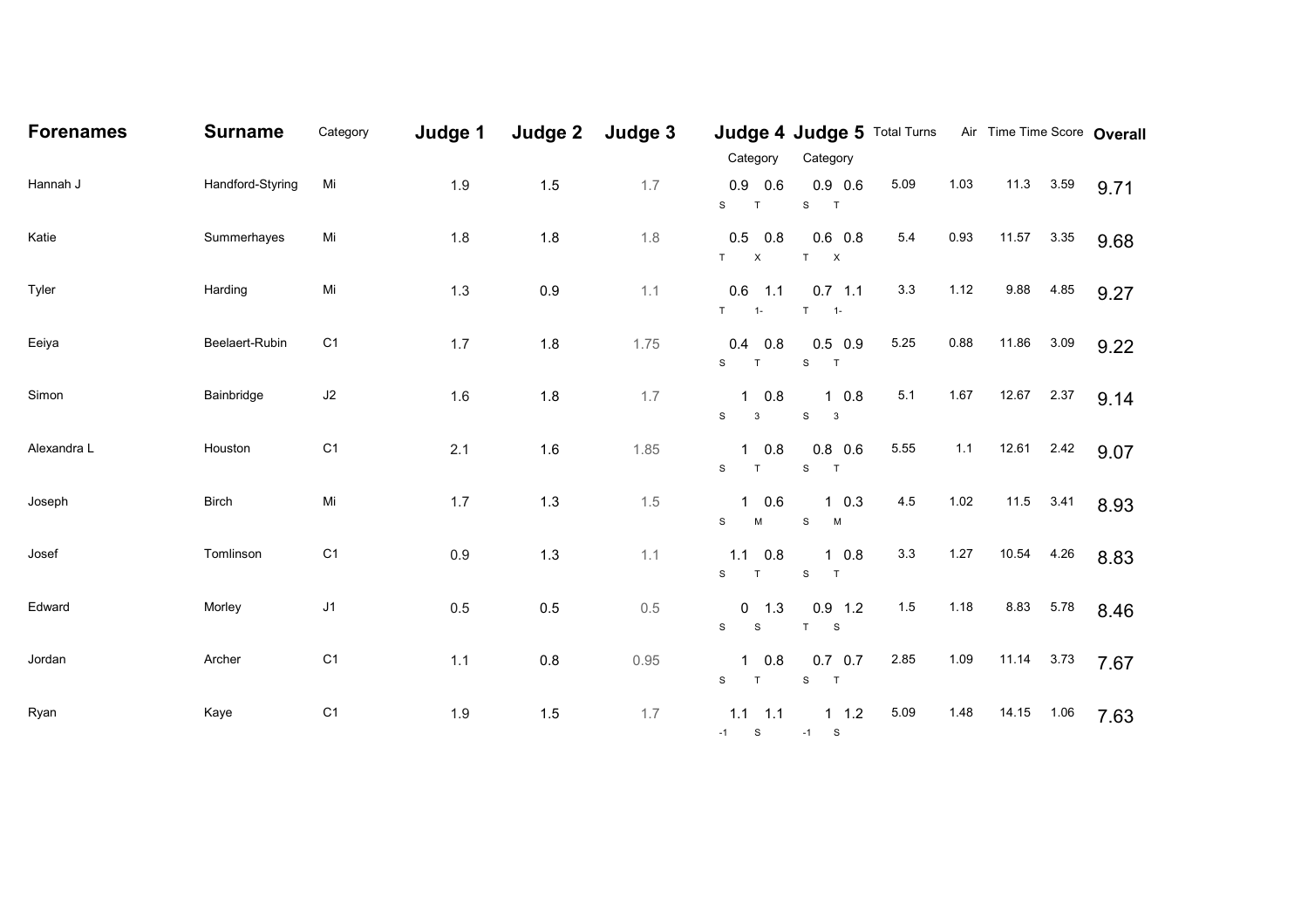| <b>Forenames</b>     | <b>Surname</b> | Category       | Judge 1      |              | Judge 2 Judge 3 | Category                                                              | Judge 4 Judge 5 Total Turns Air Time Time Score Overall<br>Category |      |         |            |             |      |
|----------------------|----------------|----------------|--------------|--------------|-----------------|-----------------------------------------------------------------------|---------------------------------------------------------------------|------|---------|------------|-------------|------|
| Ben                  | Naylor         | J1             | $0.8\,$      | $\mathbf{1}$ | 0.9             | 0.5<br>$\mathbf 0$<br>$ST$ 0                                          | 0.3<br>$\overline{\mathbf{0}}$<br>$ST$ 0                            | 2.7  | $0.2\,$ | 10.32      | 4.46        | 7.36 |
| Corrie               | Morris         | C <sub>1</sub> | $\mathbf{1}$ | $\mathbf{1}$ | $\mathbf{1}$    | $0.4$ 1.2<br>$\begin{matrix} ST & S \end{matrix}$                     | $0.4$ 0.8<br>$ST$ $S$                                               | 3    | 0.9     | 11.45      | 3.45        | 7.35 |
| Nathan               | Ellis          | C <sub>1</sub> | $1.3$        | 0.8          | 1.05            | $0.2$ 0.3<br><b>ST</b><br>S                                           | $0.4$ 0.2<br>${\mathsf S}$<br><b>ST</b>                             | 3.15 | 0.33    | 11.26      | 3.62        | 7.10 |
| David                | Thexton        | $\mbox{C2}$    | 1.7          | 1.5          | 1.6             | $1.2$ 0.5<br>$-1$ 3                                                   | $1.2 \quad 0.7$<br>$-1$ 3                                           | 4.8  | 1.48    | 14.49      | 0.75        | 7.03 |
| Joe                  | Evans          | $\sf J2$       | 0.1          | 0.1          | 0.1             | 0.2<br>$\overline{0}$<br>ST 0                                         | 0.3<br>$\overline{\mathbf{0}}$<br>$ST \t 0$                         | 0.3  | 0.12    | 8.12       | 6.41        | 6.83 |
| Ellie                | <b>Birch</b>   | C <sub>1</sub> | 1.7          | $1.4$        | 1.55            | $0.2\,$<br>$\mathbf 0$<br>$\begin{matrix} T & \quad & 0 \end{matrix}$ | $\overline{0}$<br>0.4<br>$T \qquad 0$                               | 4.64 | 0.19    | 13.11 1.98 |             | 6.81 |
| Joe                  | Hides          | C <sub>1</sub> | $\mathbf{1}$ | 0.9          | 0.95            | 0.6<br>0.6<br>$\mathsf{X}$<br>S                                       | $0.9$ 0.4<br>${\bf S}$ $ {\bf X}$                                   | 2.84 | 0.87    | 12.31      | 2.69        | 6.40 |
| Mykel                | Tomlinson      | $\mbox{C2}$    | 0.3          | $0.3\,$      | 0.3             | 0.3<br>0.8<br>$\begin{matrix} ST & S \end{matrix}$                    | $0.3$ 0.6<br>$\begin{matrix} ST & S \end{matrix}$                   | 0.89 | 0.64    | 10.72      | 4.1         | 5.63 |
| Francis              | <b>Birch</b>   | Mi             | $0.6\,$      | $0.7\,$      | 0.65            | 0.6<br>0.6<br>S<br>T                                                  | $0.6$ 0.7<br>${\bf S}$<br>$\top$                                    | 1.94 | 0.85    | 13.11 1.98 |             | 4.77 |
| Robert               | Machon         | $\mbox{C2}$    | 0.5          | 0.1          | 0.3             | $0.7\quad 0.5$<br><b>ST</b><br>3 <sup>7</sup>                         | $0.7\ 0.2$<br>3 S                                                   | 0.89 | 1.03    | 18.1       | $\mathbf 0$ | 1.92 |
| <b>Richard David</b> | Martin         | $\sf J2$       | 0.3          | $0.3\,$      | 0.3             | $0.2 \quad 0.1$<br>$-1$ 3                                             | $0.5$ 0.5<br>$-1$ 3                                                 | 0.89 | 0.58    | 16.5       | $\mathbf 0$ | 1.47 |